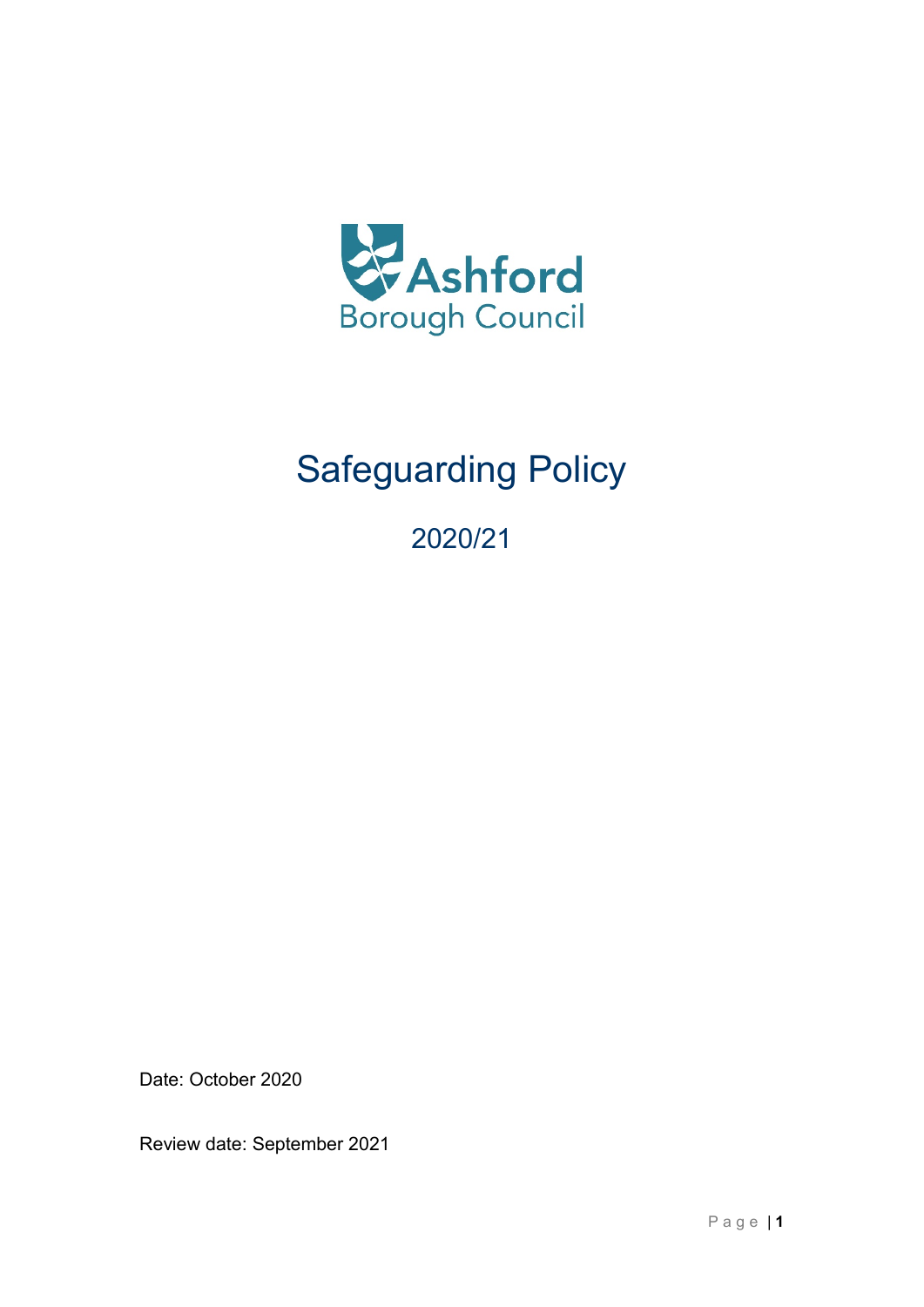#### **Contents**

| $\mathbf{1}$ . | Introduction                                           |                |
|----------------|--------------------------------------------------------|----------------|
| 2.             | <b>Our Statutory Responsibilities</b>                  | $\frac{3}{3}$  |
| 3.             | Children, Young People and Adults at Risk              | $\overline{4}$ |
| 4.             | Definitions of Abuse                                   |                |
| 5.             | <b>Reporting and Recording Procedures</b>              | $\frac{5}{5}$  |
| 6.             | Procurement, Third Party Service Providers and Tenants |                |
| 7 <sub>1</sub> | <b>Recruitment Procedures</b>                          | $\overline{8}$ |
| 8.             | Training                                               | 8              |
| 9.             | Access to the Safeguarding Policy and Procedures       |                |
|                | 10. Accountability and Governance                      | $\frac{8}{9}$  |
|                | 11. Monitoring and Review                              |                |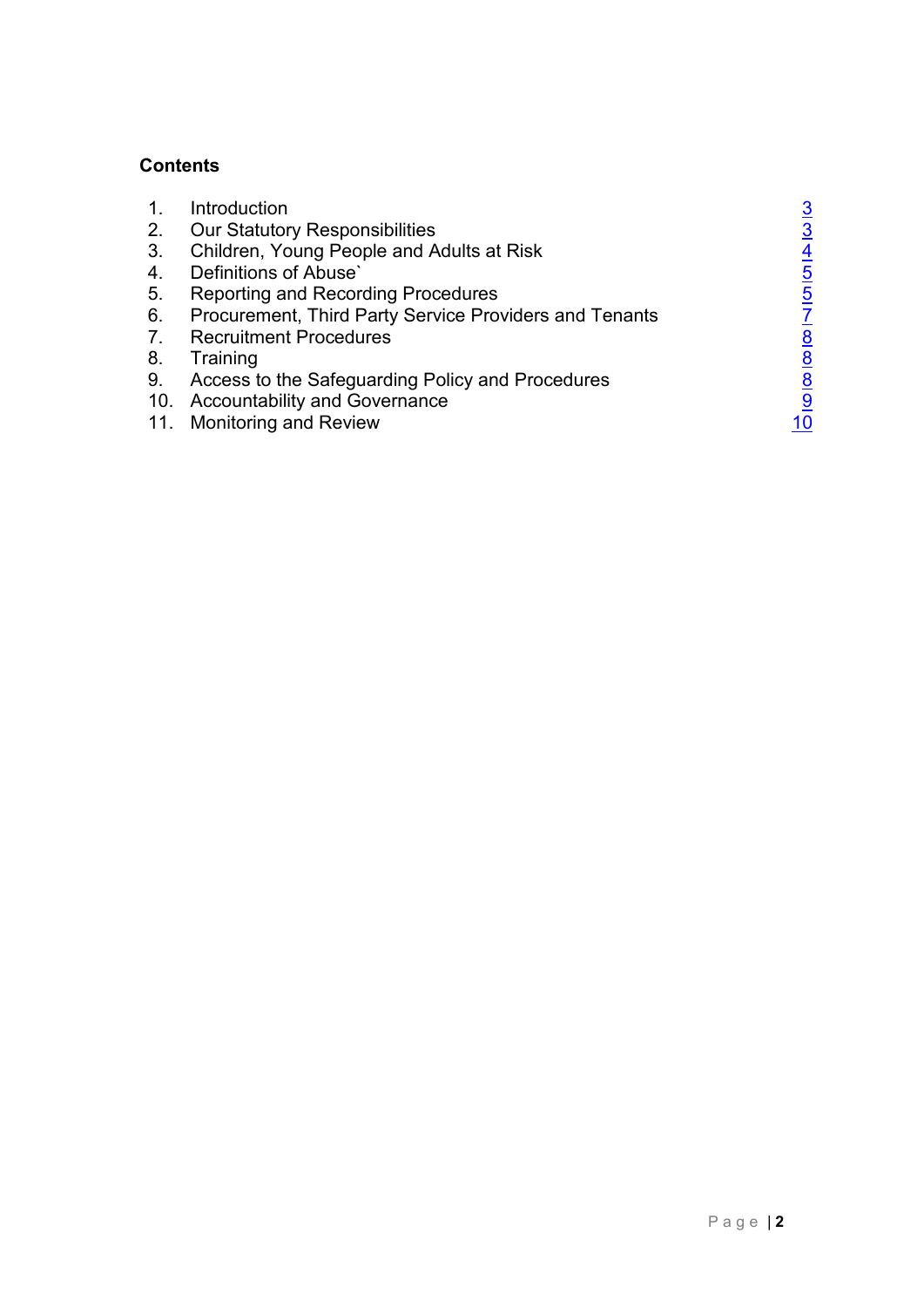### <span id="page-2-0"></span>1. Introduction

This safeguarding policy applies to all Ashford Borough Council's (the council) staff, elected members (members), volunteers, contracted service providers and anyone working on behalf of the council. Safeguarding is everybody's business.

The council is committed to ensuring children, young people and adults at risk are protected from abuse when using or receiving services provided or commissioned by the council. And that everyone (members, staff, volunteers or contracted service providers), is confident to take the relevant action when they suspect or recognise that a child, young person or adult at risk maybe a victim of significant harm or abuse.

The purpose of this policy is to set out:

- The council's statutory responsibilities
- Who are children, young people and adults at risk referred to in this policy
- Definitions of abuse
- Reporting and recording procedures. What action needs to be taken if it is suspected that a child, young person or adult at risk maybe a victim of harm or abuse
- Procurement, third party service providers and tenants
- That robust recruitment procedures are in place
- Training requirements
- Access to this policy, details of designated officers, procedure notes and referral mechanisms
- Accountability and governance
- Monitoring and review

# <span id="page-2-1"></span>2. Our Statutory Responsibilities

The council fulfils its safeguarding responsibilities in accordance with guidance in the following key documents:

- Working Together to Safeguard Children (2018). A guide to inter-agency working to safeguard and promote the welfare of children. HM Gov.
- The Care Act (2014)
- The Children Act (2004)
- The Counter-Terrorism Act 2015
- The Modern Slavery Act 2015
- The Safeguarding Vulnerable Groups Act (2016) amended by the Protection of Freedom Act 2012 Can this be right, amendment by an earlier piece of legislation ?

Kent County Council has overall responsibility for safeguarding. It is not the responsibility of the council, members, staff, volunteers or contracted service providers, to determine whether abuse is taking place or has taken place.

The responsibility of the council, member, staff, volunteer or contracted service provider is to inform not to investigate or to judge. All members, staff, volunteers or contracted service providers working for or on behalf of the council have a duty to report allegations, disclosures or concerns of abuse or neglect. Safeguarding is everybody's business.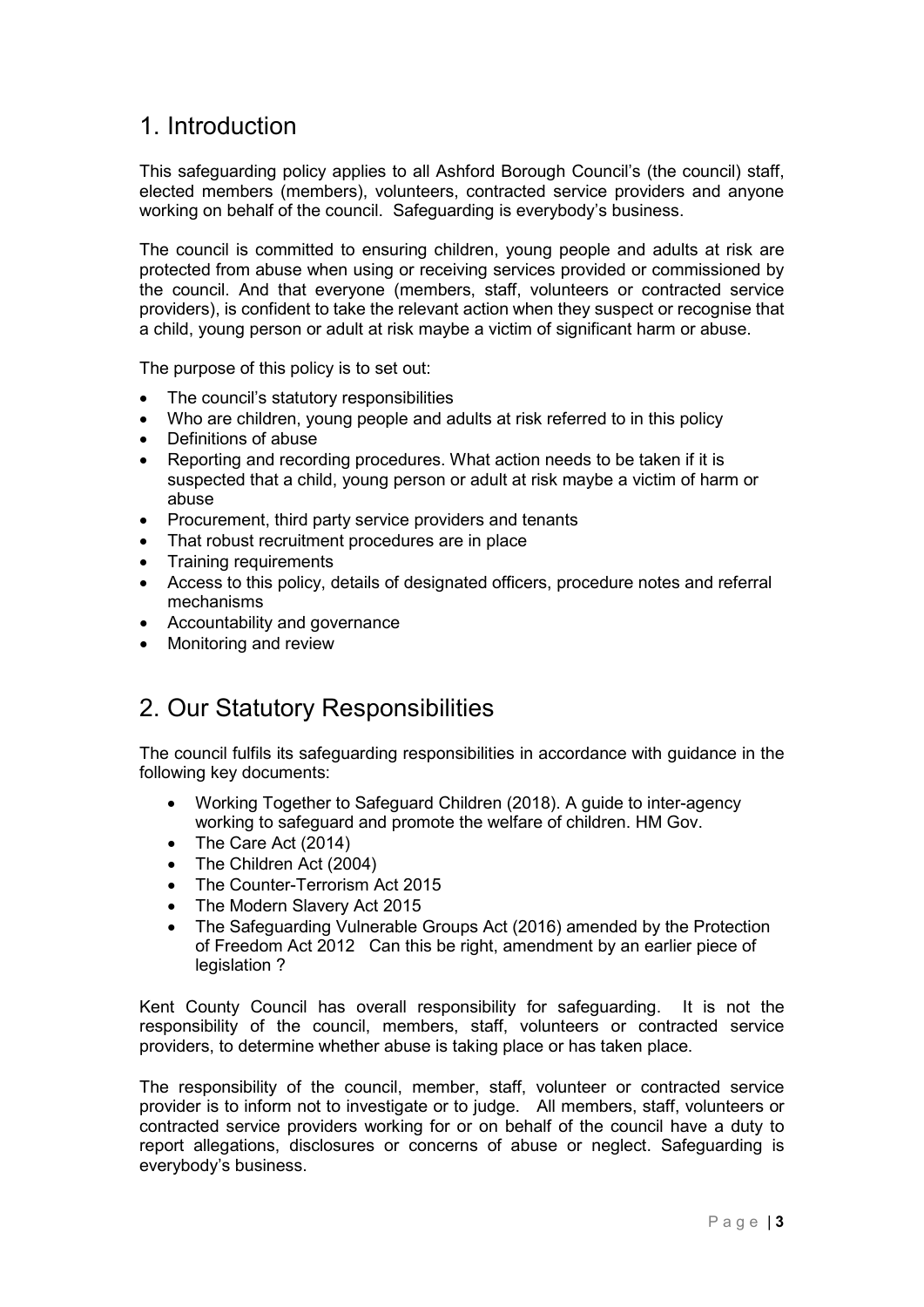The council delivers a range of services and activities that directly and indirectly engage with children, young people and adults at risk. All children, young people and adults at risk, whatever their age, culture, disability, gender, language, racial origin, religious belief and /or sexual identity have the right to protection against abuse. The council will consider how best it can put place measures to prevent abuse.

The council takes seriously its duty to cooperate with the Kent Safeguarding Children Multi-agency Partnership (KSCMP) and the Kent and Medway Safeguarding Adults Board.

### <span id="page-3-0"></span>3. Children, young people and adults at risk.

#### **3.1 Children and young people**

Working Together to Safeguard Children (2018) defines children and young people as anyone who has not yet reached their 18<sup>th</sup> birthday. The fact that a child has reached 16 years of age, is living independently or is in further education, is a member of the armed forces, is in hospital or in custody in the secure estate, does not change their status or entitlements to services or protection.

The guidance sets out that safeguarding and promoting the welfare of children is defined as:

- protecting children from maltreatment
- preventing impairment of children's health or development
- ensuring that children grow up in circumstances consistent with the provision of safe and effective care
- taking action to enable all children to have the best outcomes.

#### **3.2 Adults at risk**

Adult safeguarding means protecting people's right to live in safety, free from abuse and neglect. There are two types of safeguarding enquiry. If the adults fits the criteria outlined in Section 42 of the Care Act 2014 then the local authority (Kent County Council) is required by law to conduct enquiries or ensure that enquiries are made. Local authorities will sometimes decide to make safeguarding enquiries for adults who do not fit the Section 42 criteria.

The Section 42 criteria are that an adult has:

- a) needs for care and support (whether or not the authority is meeting any of those needs)
- b) is experiencing, or is at risk of, abuse or neglect
- c) as a result of those needs is unable to protect himself or herself against the abuse or neglect or risk of it

A care and support need is defined as 'arising from or are related to a physical or mental impairment or illness'.

Remember: All members, staff, volunteers or contracted service providers working for or on behalf of the council have a duty to report allegations, disclosures or concerns of abuse or neglect – to inform, not to investigate or judge.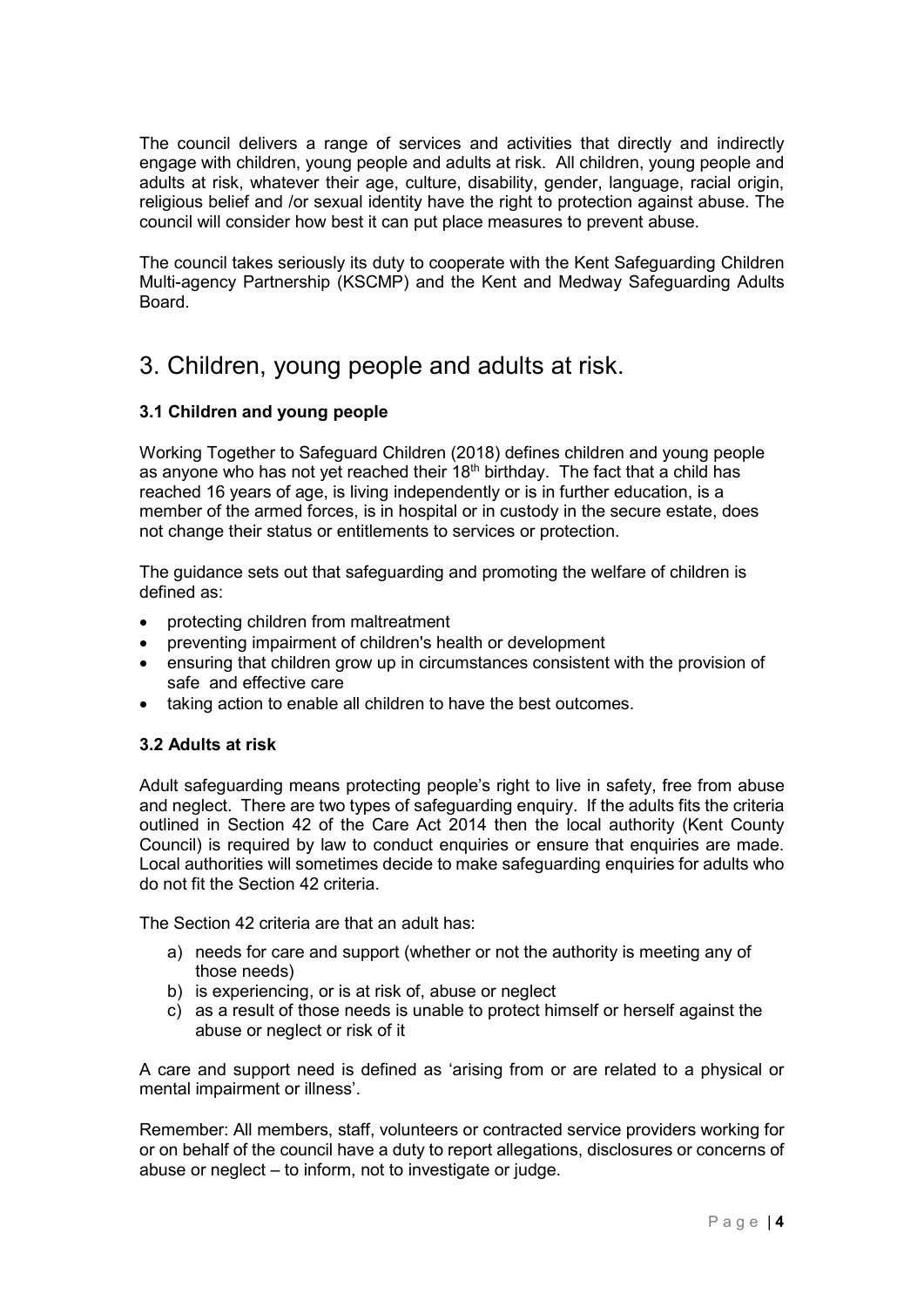Where someone is 18 or over but is still receiving children's services and a safeguarding issue is raised, the matter should be dealt with through adult safeguarding arrangements. (Care Act Guidance July 2018).

The aims of adult safeguarding are to:

- prevent harm and reduce the risk of abuse or neglect to adults with care and support needs
- stop abuse or neglect wherever possible
- safeguard adults in a way that supports them in making choices and having control about how they want to live
- promote an approach that concentrates on improving life for the adults concerned
- raise public awareness so that communities as a whole, alongside professionals, play their part in preventing, identifying and responding to abuse and neglect
- provide information and support in accessible ways to help people understand the different types of abuse, how to stay safe and what to do to raise a concern about the safety or well-being of an adult
- address what has caused the abuse or neglect

### <span id="page-4-0"></span>4. Definitions of Abuse

Child abuse is defined in Working Together to Safeguard Children (2018) as: A form of maltreatment of a child. Somebody may abuse or neglect a child by inflicting harm, or by failing to act to prevent harm. Children may be abused in a family or in an institutional or community setting by those known to them or, more rarely, by others. Abuse can take place wholly online, or technology may be used to facilitate offline abuse. Children may be abused by an adult or adults, or another child or children.

For adults at risk, The Care Act Guidance (2018) states that there are different types and patterns of abuse and neglect and different circumstances in which they may take place. Local authorities should not limit their view of what constitutes abuse or neglect, as they can take many forms and the circumstances of the individual case should always be considered. Exploitation, in particular, is a common theme in the types of abuse and neglect.

Types of abuse and neglect are listed in Appendix 1.

#### <span id="page-4-1"></span>5. Reporting and recording procedures

This applies to all members, staff, volunteers or contracted service providers working for or on behalf of the council.

The key points are set out below for the action that needs to be taken if it is suspected that a child, young person or adult at risk maybe a victim of harm or abuse and/or makes an allegation of abuse or bullying.

Remember, you may be the first person that a child, young person or adult at risk has trusted and it has probably taken them a great deal of courage to tell you that something is wrong.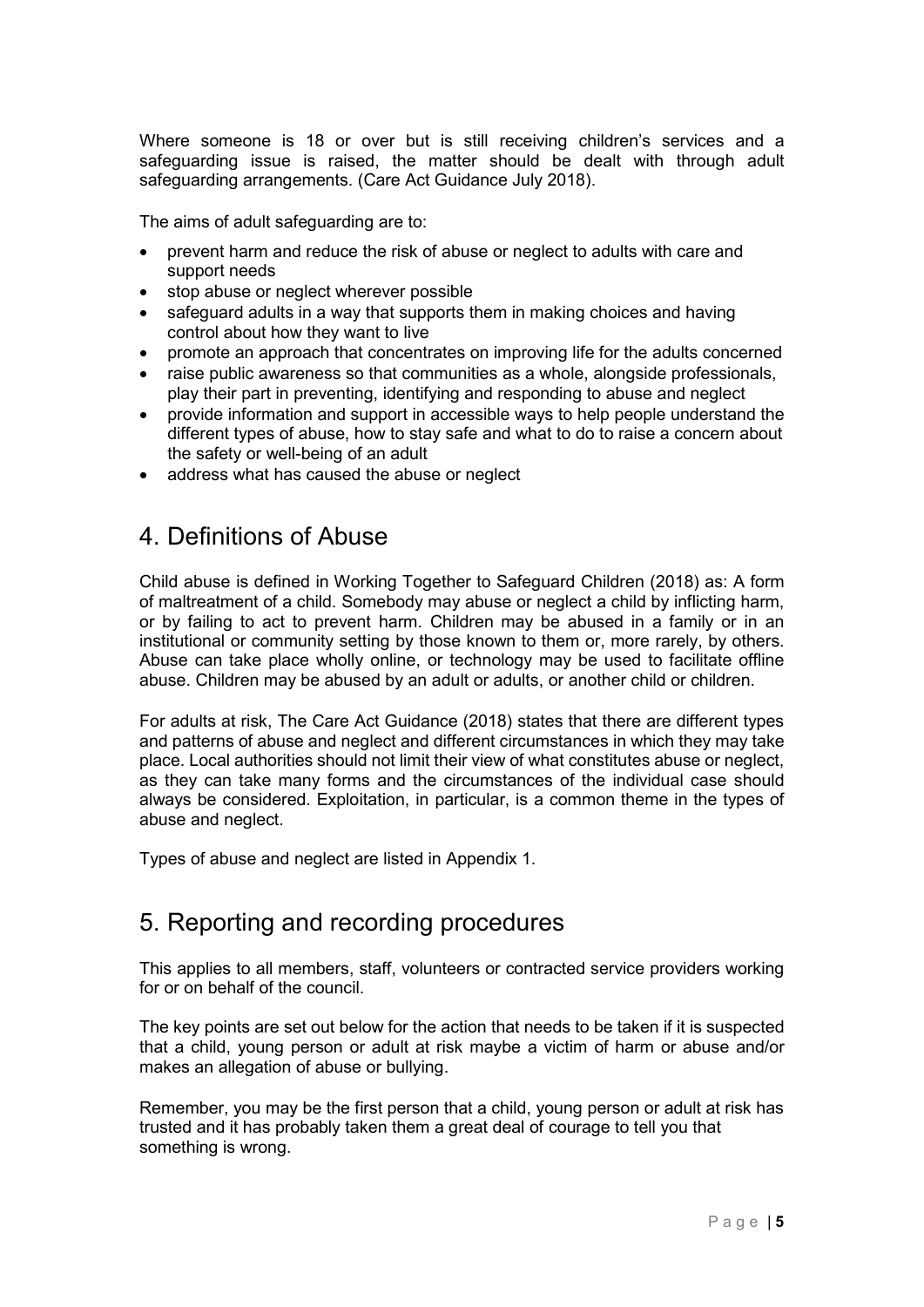- Take any allegation seriously
- Stay calm and if possible try to get another witness
- If you believe the person is at risk of immediate significant harm, which you would reasonably believe requires the emergency services then you must contact the relevant emergency service and notify the Designated Safeguarding Officer, a Safeguarding Lead Officer or your Line Manager
- Listen carefully to what is said and allow the person to talk at their own pace, being careful not to compromise any potential evidence
- Explain that the information will need to be shared with other responsible people, do not promise to keep secrets
- Only ask questions for clarification. Keep any questions open e.g. what, where, when and who
- Reassure the child, young person or adult at risk that they have done the right thing in telling you
- Explain what you will do next and who you will inform
- Complete the relevant referral form
- Immediately report to and inform the Designated Safeguarding Officer, Safeguarding Lead Officer, Line Manager or Head of Service, who will offer support and advice as necessary
- Provide all details of the referral to the Housing Management Support Officers to upload to M3 as soon as possible and allocate to the relevant Safeguarding Lead  $O<sub>f</sub>$ fficer
- The outcome of the consultation /referral will be recorded on M3 by the allocated Lead Officer
- The Designated Safeguarding Lead Officer will escalate concerns if needed

If the allegations or concerns are expressed about a member, a member of staff, a volunteer or a contracted service provider working for or on behalf of the council, you should:

- Take the allegation seriously
- Provide all the details of which you are aware to the Housing Management Support Officers to upload onto M3 as soon as possible
- Immediately inform the Designated Safeguarding Officer, a Safeguarding Lead Officer or your Line Manager
- The Designated Safeguarding Officer, alongside Human Resources (HR) will follow the council's Disciplinary Policy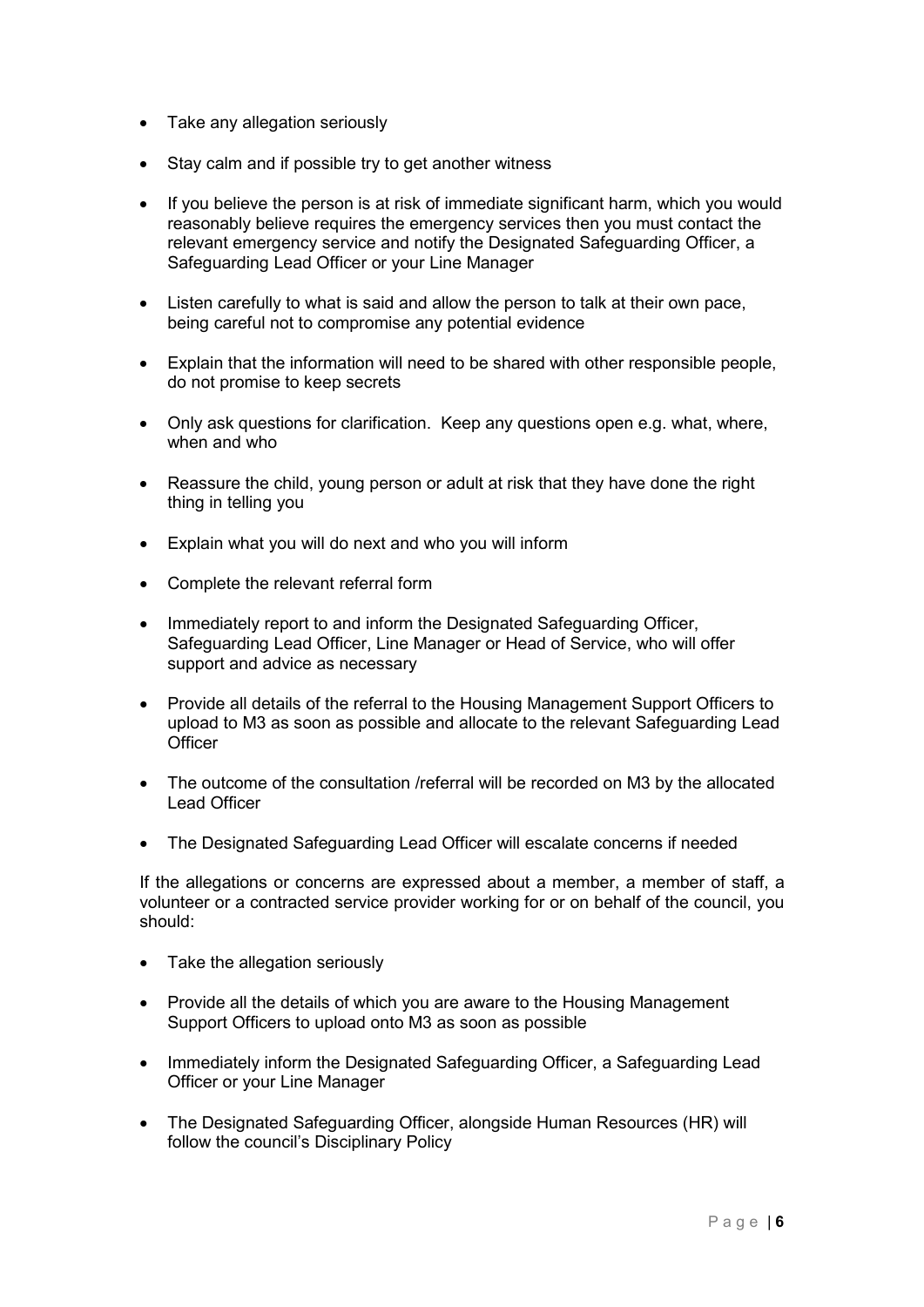Safeguarding is also part of the council's Whistleblowing Policy (Speak-Up) which promotes a positive open culture to report any safeguarding (or other) concerns. The Corporate Complaints, Comments and Compliments Procedure sets out how we deal with customers who wish to complain

A detailed procedure flow chart is included at Appendix 2.

Self-neglect: In extreme cases of self – neglect a referral can be made without the person's permission. It is important to report whether the person has consented, or not, to any safeguarding actions and whether the person has the capacity to consent. Where a person does not consent a referral can still be made, or further action taken, where there is reasonable suspicion of a potential crime, risk to others, coercion or harassment of the person or when it is the public interest to do so. If a person lacks capacity to consent, a capacity assessment must be completed by the most relevant person and a Best Interests Decision made regarding the referral or any planned action.

Professional Curiosity: Officers in contact with children, young people and adults at risk should exercise professional curiosity (respectful uncertainty) to explore and understand what is happening within a family rather than making assumptions or accepting things at face value. The officer should be confident in their own judgement and always outline their observations and concerns to other professionals, the lead officer and/or the DSO.

The council will follow the Kent-wide referral procedures as set out in Kent County Council's 'Multi- agency Safeguarding Adults Policy, Protocols and Guidance for Kent and Medway':

• [https://www.kent.gov.uk/social-care-and-health/information-for](https://www.kent.gov.uk/social-care-and-health/information-for-professionals/adult-safeguarding/adult-protection-forms-and-policies/national-adult-protection-legislation)[professionals/adult-safeguarding/adult-protection-forms-and-policies/national](https://www.kent.gov.uk/social-care-and-health/information-for-professionals/adult-safeguarding/adult-protection-forms-and-policies/national-adult-protection-legislation)[adult-protection-legislation](https://www.kent.gov.uk/social-care-and-health/information-for-professionals/adult-safeguarding/adult-protection-forms-and-policies/national-adult-protection-legislation)

and,

'Kent and Medway Safeguarding Children Procedures':

• <https://www.proceduresonline.com/kentandmedway/>

# <span id="page-6-0"></span>6. Procurement, third party service providers and tenants

Where the council works with, commissions or grants funds to other organisations, or lease buildings to such organisations working with these groups, that come into contact with children, young people or adults at risk, they will be required to have safeguarding arrangements in place or adhere to this policy and its procedures.

The council is obligated to ensure that any third party service provider (whose services are commissioned, procured or grant funded by the council) or who occupy property owned by the council are responsible for safeguarding. To support this, information about safeguarding and promoting the welfare of children, young people and adults at risk will be:

- Distributed to all relevant service providers
- A clause around safeguarding will be included in all Purchase Order Terms and **Conditions**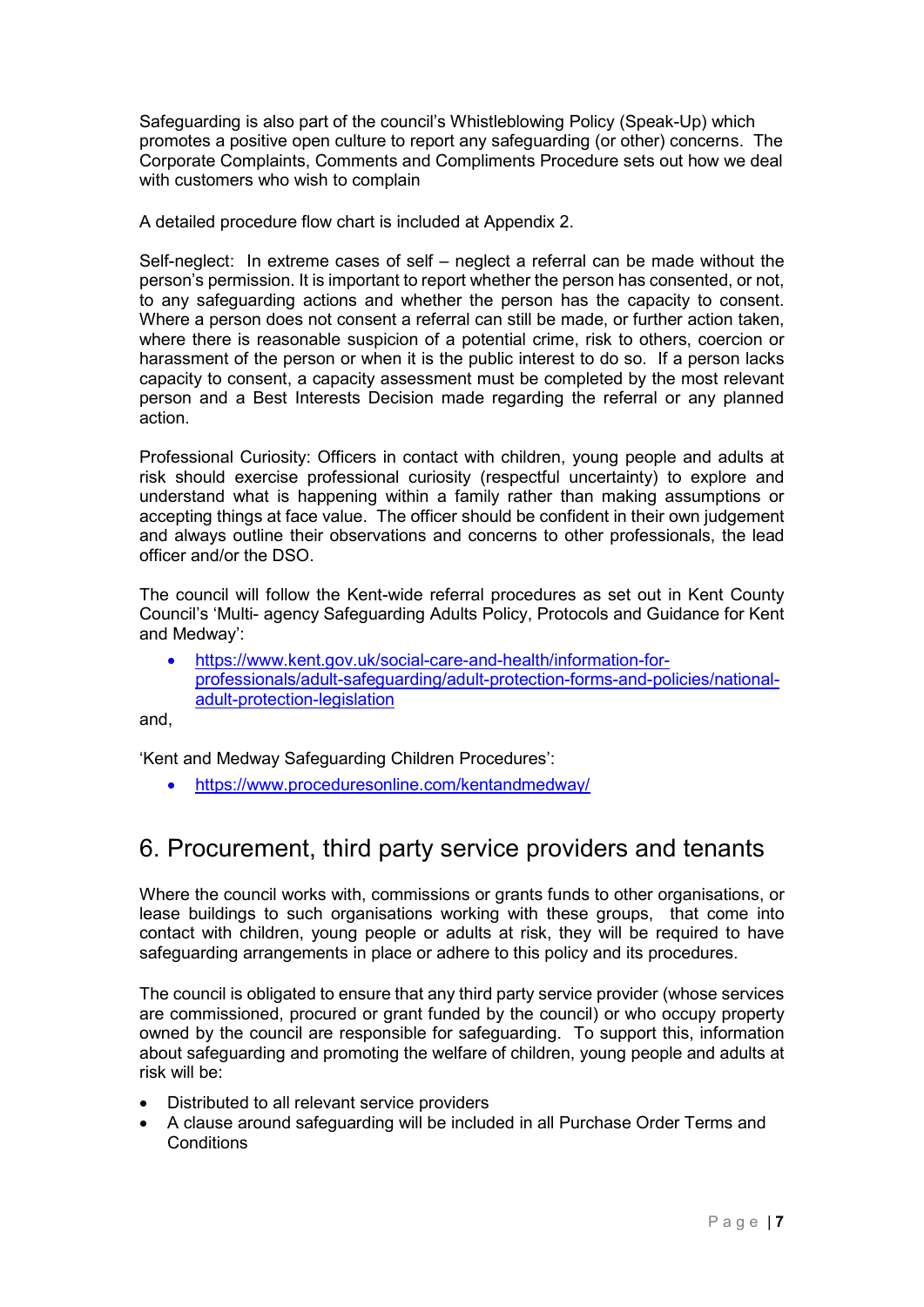- All contracts and service level agreements, where the service provider is in contact with children, young people and adults at risk, will require the service provider to be responsible for safeguarding
- Grant application forms will require any organisation responsible for, or in contact with children, young people or adults at risk to supply evidence of their safeguarding policy.

### <span id="page-7-0"></span>7. Recruitment procedures

The council's Recruitment and Selection Policy and Procedure and the Employment of Ex-offenders and Criminal Record Checks found within the Conditions of Service take account of our safeguarding responsibilities for safe recruitment. This includes additional checks to ensure that current legislation and best practice are followed in the recruitment of staff, particularly those working in regulated activities relating to children, young people and adults at risk.

# <span id="page-7-1"></span>8. Training

The level of safeguarding training required to be undertaken by members, staff, volunteers or contracted service providers working for or on behalf of the council will reflect the likely level of contact and/or responsibility for children, young people or adults at risk associated with their role.

Category 1 – ad hoc contact in public places, would never be left alone with a child, young person or adult at risk. This is a mandatory piece of learning for all staff. From May 2019 it is also mandatory for Members to undertake category 1 training.

Category 2 – the likelihood of coming into contact with 0-18 year olds, young people, or adults at risk through the nature of the role and could be exposed to lone contact, but no responsibility for supervision. All managers are required to undergo this level of training in order to support their own team or others who may seek their support with a safeguarding issue.

Category 3 – responsibility for supervision of 0-18 year olds, young people or adults at risk as part of their role.

In addition staff will be reminded of safeguarding responsibilities through email bulletins and all staff briefings. Any specific individual safeguarding training requirements will also be highlighted through the staff appraisal process and fed-back to the Learning and Development Officer.

# <span id="page-7-2"></span>9. Access to the Safeguarding Policy and Procedures

This policy and associated procedure will be available to all staff through a dedicated Intranet page.

This intranet page will provide easy access to

- The current version of our Safeguarding Policy
- The reporting and recording procedures to be followed
- Contact details for Designated and Lead Safeguarding Officers
- Relevant referral forms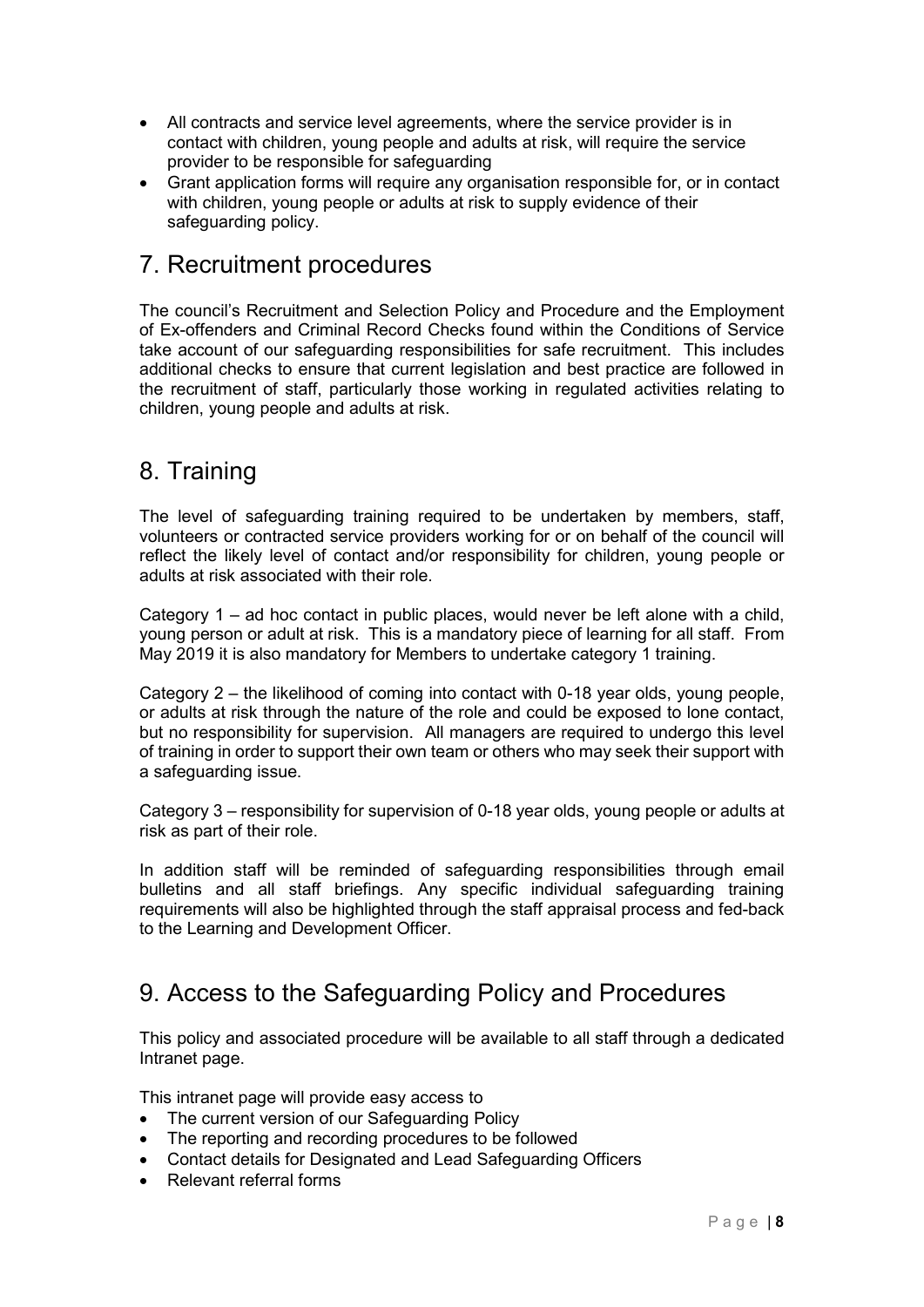• Any appropriate additional guidance

The council's internet page will be updated annually or if a significant change occurs to ensure appropriate and relevant information on safeguarding is publicly available.

### <span id="page-8-0"></span>10. Accountability and governance

The Chief Executive of the council is ultimately responsible for the safeguarding work of the council. The Chief Executive together with the Senior Management Team, guided by the Safeguarding Champion, are responsible for ensuring that this policy and related procedures are implemented, monitored and consistently reviewed.

An officer (normally the Designated Safeguarding Officer or their Deputy) is nominated by the Chief Executive to represent the council on the Local Child and Adult Safeguarding Boards and relevant sub groups.

The Designated Safeguarding Officer is responsible for dealing with reports or concerns about the protection of children, young people and adults at risk appropriately and in accordance with the procedures that underpin this policy. The Designated Safeguarding Officer is supported by a Deputy Designated Safeguarding Officer.

Safeguarding Lead Officers hold responsibility for safeguarding within different areas of the council's operations:

- Domestic Abuse
- Child Sexual Exploitation
- PREVENT
- Adults at risk
- Children
- Commissioning
- Modern Slavery & Human Trafficking

All members, staff, volunteers and contracted service providers working for or on behalf of the council are responsible for undertaking their duties in a way that actively safeguards and promotes the welfare of children, young people and adults at risk. They must also act in a way that protects them from wrongful allegations of abuse as far as possible.

#### **10.1 Multi – agency working**

At a county level coordination and partnership working on safeguarding is led by two multi – agency boards:

• The Kent Safeguarding Children Multi-agency Partnership <http://www.kscmp.org.uk/>

and,

• The Kent and Medway Safeguarding Adults Board [https://www.kent.gov.uk/about-the-council/partnerships/kent-and-medway](https://www.kent.gov.uk/about-the-council/partnerships/kent-and-medway-safeguarding-adults-board)[safeguarding-adults-board](https://www.kent.gov.uk/about-the-council/partnerships/kent-and-medway-safeguarding-adults-board)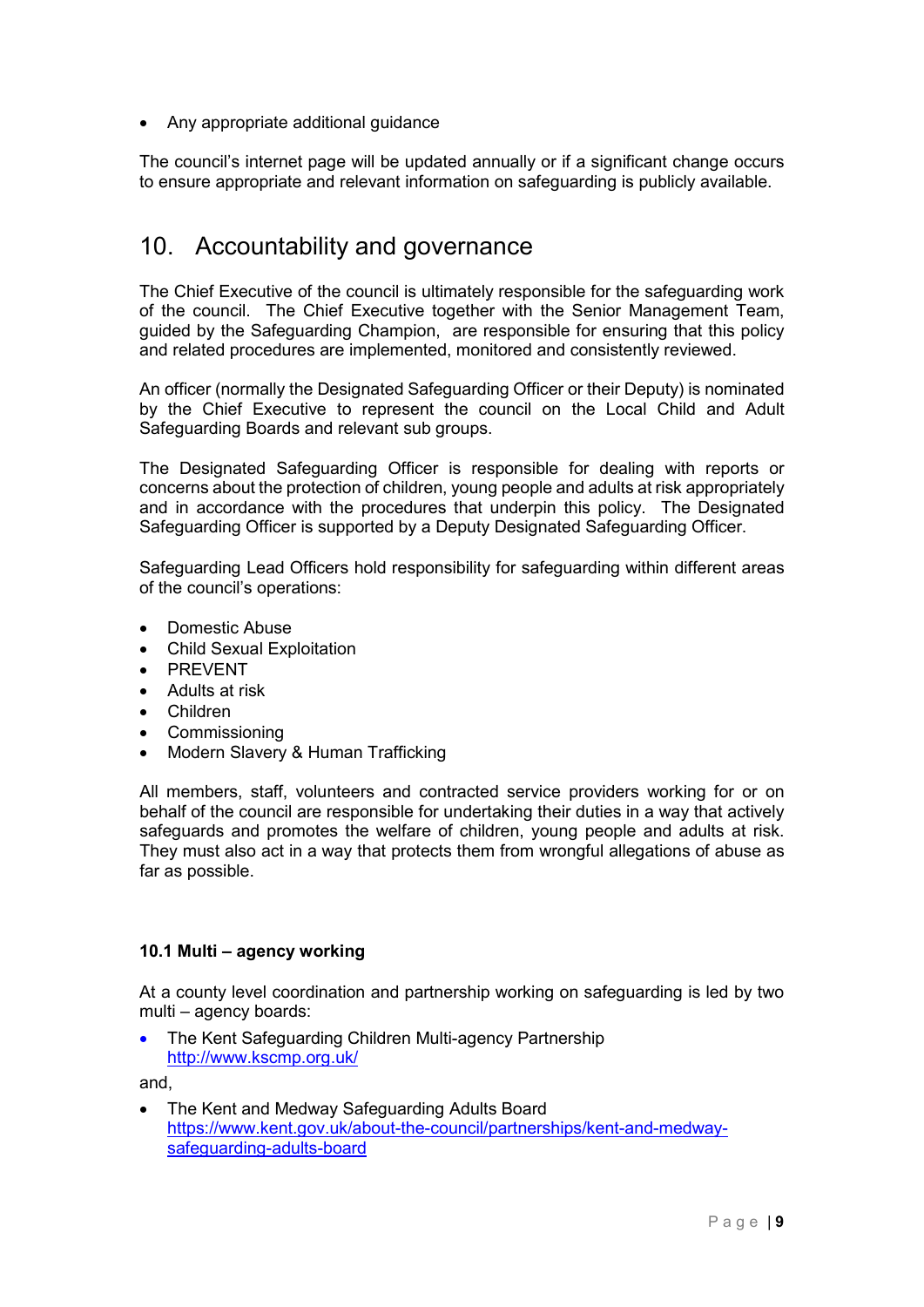The council, along with all other district councils, has a duty to cooperate with the work of these Boards and fulfil their duties under the Children Act 2004 and the Care Act 2014.

At a local level the Designated Safeguarding Officer will attend relevant meetings to represent the council, this includes:

The District Safeguarding meetings which provide updates on safeguarding, new initiatives and changes in legislation

And

The Community Safety Unit to encourage openness and learning from interventions and use these to inform and improve current and future practice and policy.

Internally, bi-monthly Safeguarding Lead Officer meetings will consider how to deliver key improvements in the council's safeguarding governance, policy making, procedures, working practices and monitoring.

#### **10.2 Reporting**

A report will be prepared by the Designated Safeguarding Officer and presented to Senior Management Team by the Safeguarding Champion twice a year, in November and May, on the previous six months activities and referrals.

The Designated Safeguarding Officer will provide the QE (Quality and Effectiveness) Group of KSCMP, audit information as and when requested.

An annual report will be presented to the council's Overview and Scrutiny Committee in February each year by the Designated Safeguarding Officer.

An annual report will be provided to the Kent and Medway Adult Safeguarding Board each September to fulfil their reporting requirements

A section 11 report will be made once every two years to the Kent Safeguarding Children Multi-agency Partnership by the Designated Safeguarding Officer. The next section 11 report is due in 2020.

#### <span id="page-9-0"></span>11. Monitoring and Review

Any feedback gained from the various reporting channels detailed in the Accountability and Governance section will be used to inform future versions of the Safeguarding Policy.

The Safeguarding Lead Officer Group will review the Safeguarding Policy annually in September or sooner if any significant practitioner or legislative changes require more timely amendments to policy and/or procedures. This process will be supported by the Corporate Policy Team.

The policy review will be considered by the council's senior managers to decide if any changes required to the policy should be reported to the Cabinet for approval.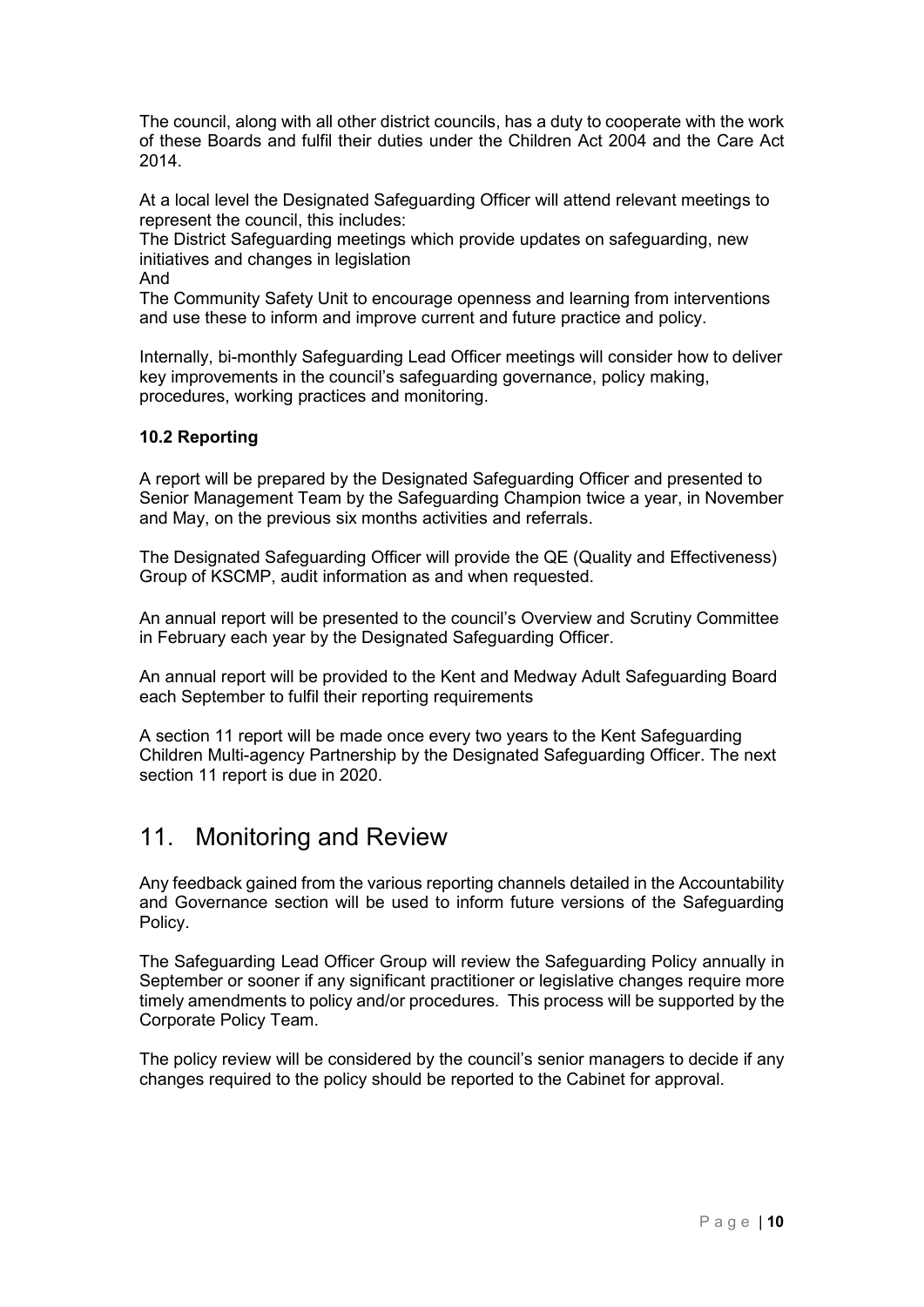

### **Safeguarding Policy - Appendix 1: Types of Abuse and Neglect**

Even for those experienced with working with child or adult abuse it is not always easy to recognise a situation where abuse may occur or already has taken place. While it is accepted that staff are not experts at such recognition all staff have a duty to act if they have any concerns. Safeguarding is everybody's business.

#### Children and Young People

Abuse is defined as a form of maltreatment of a child. Somebody may abuse or neglect a child by inflicting harm, or by failing to act to prevent harm. Children may be abused in a family or in an institutional or community setting by those known to them or, more rarely, by others. Abuse can take place wholly online, or technology may be used to facilitate offline abuse. Children may be abused by an adult or adults, or another child or children.

| Physical abuse *       | A form of abuse which may involve hitting, shaking,<br>throwing, poisoning, burning or scalding, drowning,<br>suffocating or otherwise causing physical harm to a child.<br>Physical harm may also be caused when a parent or carer<br>fabricates the symptoms of, or deliberately induces,<br>illness in a child.                                                                                                                                                                                                                                                                                                                                                                                                                                                                                                                                                                                                                                                                                                                                                                                                                                                                                               |
|------------------------|------------------------------------------------------------------------------------------------------------------------------------------------------------------------------------------------------------------------------------------------------------------------------------------------------------------------------------------------------------------------------------------------------------------------------------------------------------------------------------------------------------------------------------------------------------------------------------------------------------------------------------------------------------------------------------------------------------------------------------------------------------------------------------------------------------------------------------------------------------------------------------------------------------------------------------------------------------------------------------------------------------------------------------------------------------------------------------------------------------------------------------------------------------------------------------------------------------------|
| <b>Emotional abuse</b> | The persistent emotional maltreatment of a child such as<br>to cause severe and persistent adverse effects on the<br>child's emotional development. It may involve conveying<br>to a child that they are worthless or unloved, inadequate,<br>or valued only insofar as they meets the needs of another<br>person. It may include not giving the child opportunities to<br>express their views, deliberately silencing them or<br>'making fun' of what they say or how they communicate.<br>It may feature age or developmentally inappropriate<br>expectations being imposed on children. These may<br>interactions that are<br>include<br>beyond a child's<br>developmental capability, as well as overprotection and<br>limitation of exploration and learning, or preventing the<br>child participating in normal social interaction. It may<br>involve seeing or hearing the ill-treatment of another. It<br>may involve serious bullying (including cyber bullying),<br>causing children frequently to feel frightened or in danger,<br>or the exploitation or corruption of children. Some level of<br>emotional abuse is involved in all types of maltreatment<br>of a child, though it may occur alone. |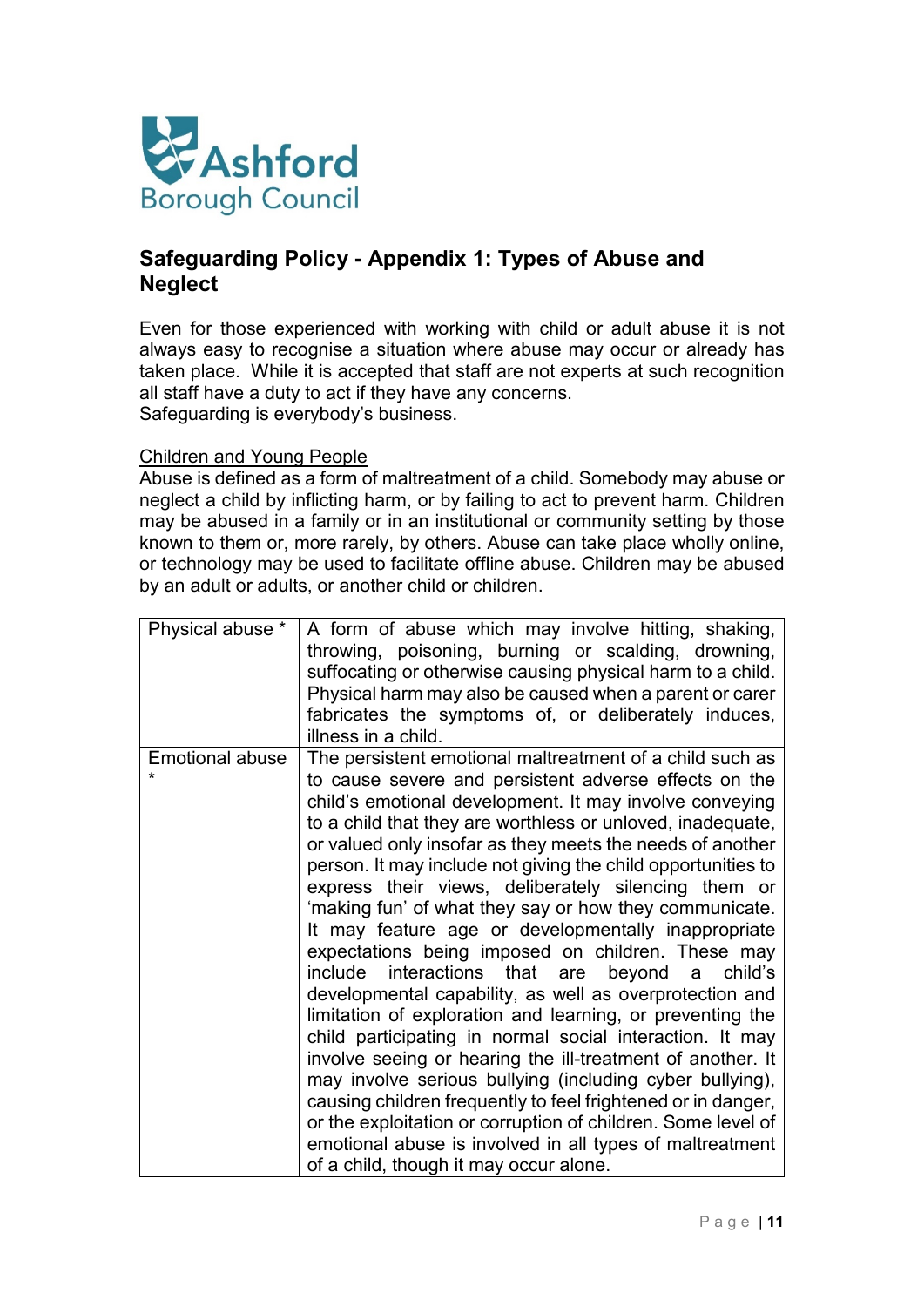| Sexual abuse *         | Involves forcing or enticing a child or young person to take                                     |
|------------------------|--------------------------------------------------------------------------------------------------|
|                        | part in sexual activities, not necessarily involving a high                                      |
|                        | level of violence, whether or not the child is aware of what                                     |
|                        | is happening. The activities may involve physical contact,                                       |
|                        | including assault by penetration (for example, rape or oral                                      |
|                        | sex) or non-penetrative acts such as masturbation,                                               |
|                        | kissing, rubbing and touching outside of clothing. They                                          |
|                        | may also include non-contact activities, such as involving                                       |
|                        | children in looking at, or in the production of, sexual                                          |
|                        |                                                                                                  |
|                        | images, watching sexual activities, encouraging children                                         |
|                        | to behave in sexually inappropriate ways, or grooming a                                          |
|                        | child in preparation for abuse Sexual abuse can take                                             |
|                        | place online, and technology can be used to facilitate                                           |
|                        | offline abuse. Sexual abuse is not solely perpetrated by                                         |
|                        | adult males. Women can also commit acts of sexual                                                |
|                        | abuse, as can other children.                                                                    |
| Child sexual           | Child sexual exploitation is a form of child sexual abuse.                                       |
| exploitation *         | It occurs where an individual or group takes advantage of                                        |
|                        | an imbalance of power to coerce, manipulate or deceive                                           |
|                        | a child or young person under the age of 18 into sexual                                          |
|                        | activity (a) in exchange for something the victim needs or                                       |
|                        | wants, and/or (b) for the financial advantage or increased                                       |
|                        | status of the perpetrator or facilitator. The victim may                                         |
|                        | have been sexually exploited even if the sexual activity                                         |
|                        | appears consensual. Child sexual exploitation does not                                           |
|                        | always involve physical contact; it can also occur through                                       |
|                        | the use of technology.                                                                           |
| Neglect*               | The persistent failure to meet a child's basic physical                                          |
|                        | and/or psychological needs, likely to result in the serious                                      |
|                        | impairment of the child's health or development. Neglect                                         |
|                        | may occur during pregnancy as a result of maternal                                               |
|                        | substance abuse. Once a child is born, neglect may                                               |
|                        | involve a parent or carer failing to:                                                            |
|                        | a. provide adequate food, clothing and shelter (including<br>exclusion from home or abandonment) |
|                        |                                                                                                  |
|                        | b. protect a child from physical and emotional harm or                                           |
|                        | danger                                                                                           |
|                        | c. ensure adequate supervision (including the use of<br>inadequate care-givers)                  |
|                        | d. ensure access to appropriate medical care or treatment                                        |
|                        | It may also include neglect of, or unresponsiveness to, a                                        |
|                        | child's basic emotional needs.                                                                   |
| Extremism <sup>*</sup> | Extremism goes beyond terrorism and includes people                                              |
|                        | who target the vulnerable $-$ including the young $-$ by                                         |
|                        | seeking to sow division between communities on the                                               |
|                        | basis of race, faith or denomination; justify discrimination                                     |
|                        |                                                                                                  |
|                        | towards women and girls; persuade others that minorities                                         |
|                        | are inferior; or argue against the primacy of democracy                                          |
|                        | and the rule of law in our society.                                                              |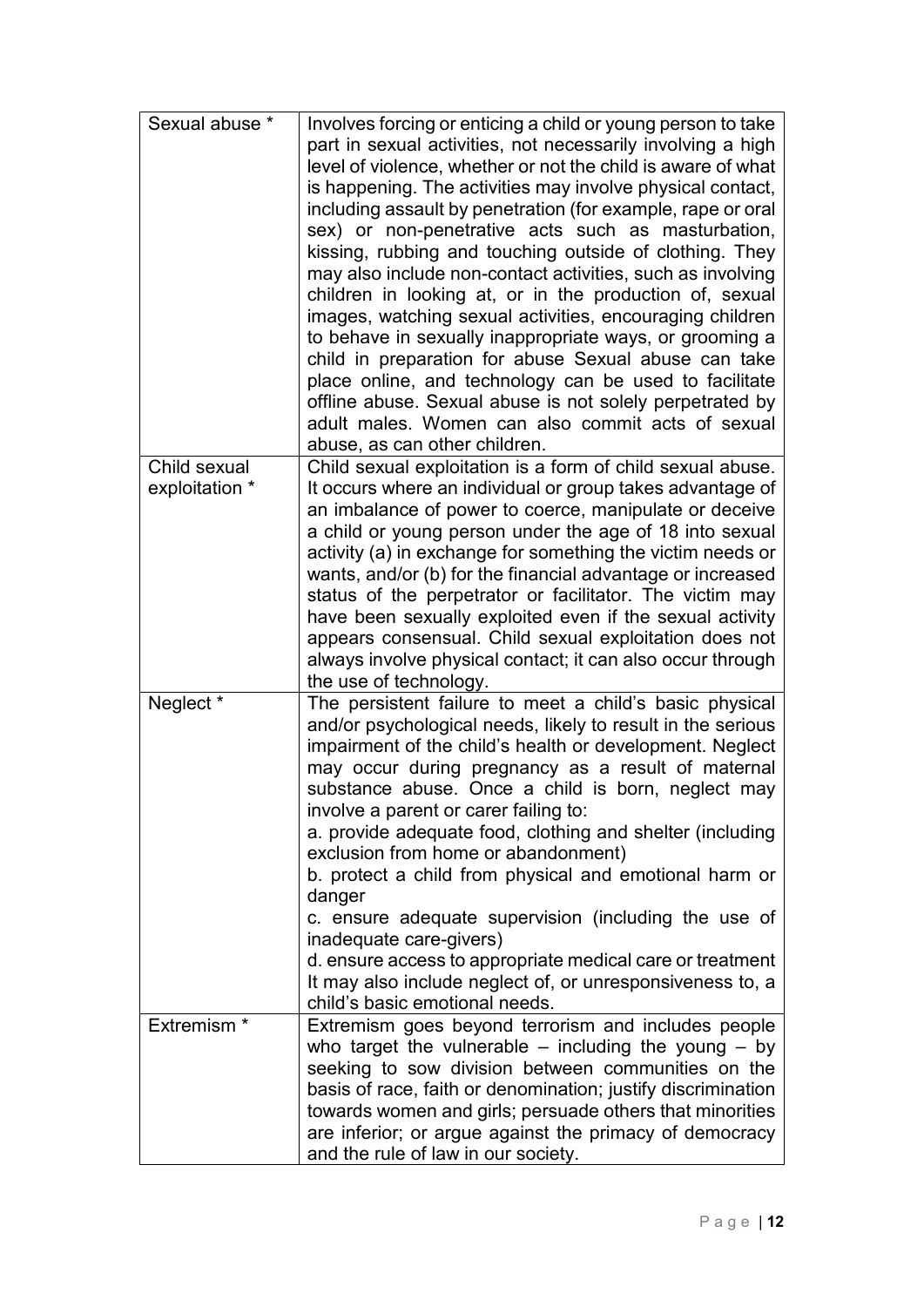|                                    | Extremism is defined in the Counter Extremism Strategy                               |
|------------------------------------|--------------------------------------------------------------------------------------|
|                                    | 2015 as the vocal or active opposition to our fundamental                            |
|                                    | values, including the rule of law, individual liberty and the                        |
|                                    | mutual respect and tolerance of different faiths and                                 |
|                                    | beliefs. We also regard calls for the death of members of                            |
|                                    | our armed forces as extremist.                                                       |
| Child criminal                     | As set out in the Serious Violence Strategy, published by                            |
| exploitation *                     | the Home Office, where an individual or group takes                                  |
|                                    | advantage of an imbalance of power to coerce, control,                               |
|                                    | manipulate or deceive a child or young person under the                              |
|                                    | age of 18 into any criminal activity (a) in exchange for                             |
|                                    | something the victim needs or wants, and/or (b) for the                              |
|                                    | financial or other advantage of the perpetrator or                                   |
|                                    |                                                                                      |
|                                    | facilitator and/or (c) through violence or the threat of                             |
|                                    | violence. The victim may have been criminally exploited                              |
|                                    | even if the activity appears consensual. Child criminal                              |
|                                    | exploitation does not always involve physical contact; it                            |
|                                    | can also occur through the use of technology.                                        |
| Domestic abuse                     | Domestic abuse can seriously harm children and young                                 |
| #                                  | people. Witnessing domestic abuse is child abuse, and                                |
|                                    | teenagers can suffer domestic abuse in their relationships                           |
|                                    | Domestic abuse is any type of controlling, bullying,                                 |
|                                    | threatening or violent behaviour between people in a                                 |
|                                    | relationship. But it isn't just physical violence – domestic                         |
|                                    | abuse includes emotional, physical, sexual, financial or                             |
|                                    | psychological abuse.                                                                 |
|                                    | Abusive behaviour can occur in any relationship                                      |
| Online abuse #                     | Online abuse is any type of abuse that happens on the                                |
|                                    | web, whether through social networks, playing online                                 |
|                                    | games or using mobile phones. Children and young                                     |
|                                    | people may experience cyberbullying, grooming, sexual                                |
|                                    | abuse, sexual exploitation or emotional abuse.                                       |
|                                    |                                                                                      |
|                                    | Children can be at risk of online abuse from people they                             |
|                                    | know, as well as from strangers. Online abuse may be                                 |
|                                    | part of abuse that is taking place in the real world (for                            |
|                                    | example bullying or grooming). Or it may be that the                                 |
|                                    | abuse only happens online (for example persuading                                    |
|                                    | children to take part in sexual activity online).                                    |
|                                    |                                                                                      |
|                                    | Children can feel like there is no escape from online                                |
|                                    | abuse – abusers can contact them at any time of the day                              |
|                                    | or night, the abuse can come into safe places like their                             |
|                                    | bedrooms, and images and videos can be stored and                                    |
|                                    | shared with other people.<br>Female genital mutilation (FGM) is the partial or total |
| Female genital<br>mutilation (FGM) | removal of external female genitalia for non-medical                                 |
| #                                  | reasons. It's also known as female circumcision or                                   |
|                                    | cutting.                                                                             |
|                                    |                                                                                      |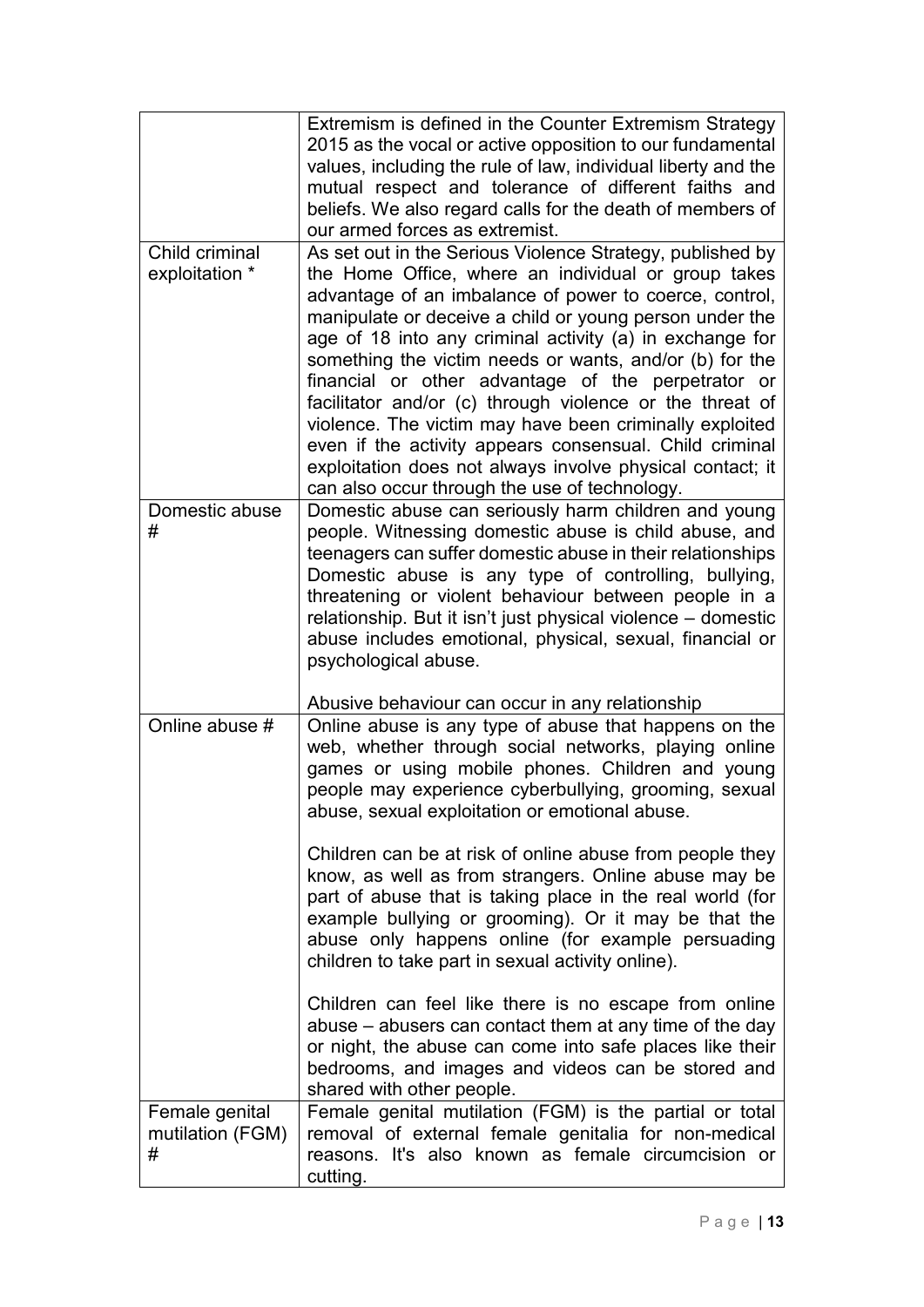|                                             | Religious, social or cultural reasons are sometimes given<br>for FGM. However, FGM is child abuse. It's dangerous<br>and a criminal offence.                                                                                                                                                                                                                                                                                                                                                                                                                       |
|---------------------------------------------|--------------------------------------------------------------------------------------------------------------------------------------------------------------------------------------------------------------------------------------------------------------------------------------------------------------------------------------------------------------------------------------------------------------------------------------------------------------------------------------------------------------------------------------------------------------------|
|                                             | There are no medical reasons to carry out FGM. It doesn't<br>enhance fertility and it doesn't make childbirth safer. It is<br>used to control female sexuality and can cause severe<br>and long-lasting damage to physical and emotional<br>health.                                                                                                                                                                                                                                                                                                                |
| <b>Bullying and</b><br>cyberbullying        | Bullying is behaviour that hurts someone else - such as<br>name calling, hitting, pushing, spreading rumours,<br>threatening or undermining someone.<br>It can happen anywhere – at school, at home or online.<br>It's usually repeated over a long period of time and can<br>hurt a child both physically and emotionally.<br>Bullying that happens online, using social networks,<br>games and mobile phones, is often called cyberbullying.<br>A child can feel like there's no escape because it can<br>happen wherever they are, at any time of day or night. |
| Child trafficking<br>and modern<br>slavery# | Child trafficking and modern slavery are child abuse.<br>Children are recruited, moved or transported and then<br>exploited, forced to work or sold.                                                                                                                                                                                                                                                                                                                                                                                                               |
|                                             | Children are trafficked for:<br>child sexual exploitation<br>$\bullet$<br>benefit fraud<br>$\bullet$<br>forced marriage<br>$\bullet$<br>domestic servitude such as cleaning, childcare,<br>$\bullet$<br>cooking<br>forced labour in factories or agriculture<br>$\bullet$<br>criminal activity such as pickpocketing, begging,<br>transporting drugs, working on cannabis farms,<br>selling pirated DVDs and bag theft.<br>Many children are trafficked into the UK from abroad, but<br>children can also be trafficked from one part of the UK to<br>another.     |
| Grooming #                                  | Grooming is when someone builds an emotional<br>connection with a child to gain their trust for the purposes<br>of sexual abuse, sexual exploitation or trafficking.<br>Children and young people can be groomed online or<br>face-to-face, by a stranger or by someone they know - for<br>example a family member, friend or professional.<br>Groomers may be male or female. They could be any<br>age.                                                                                                                                                           |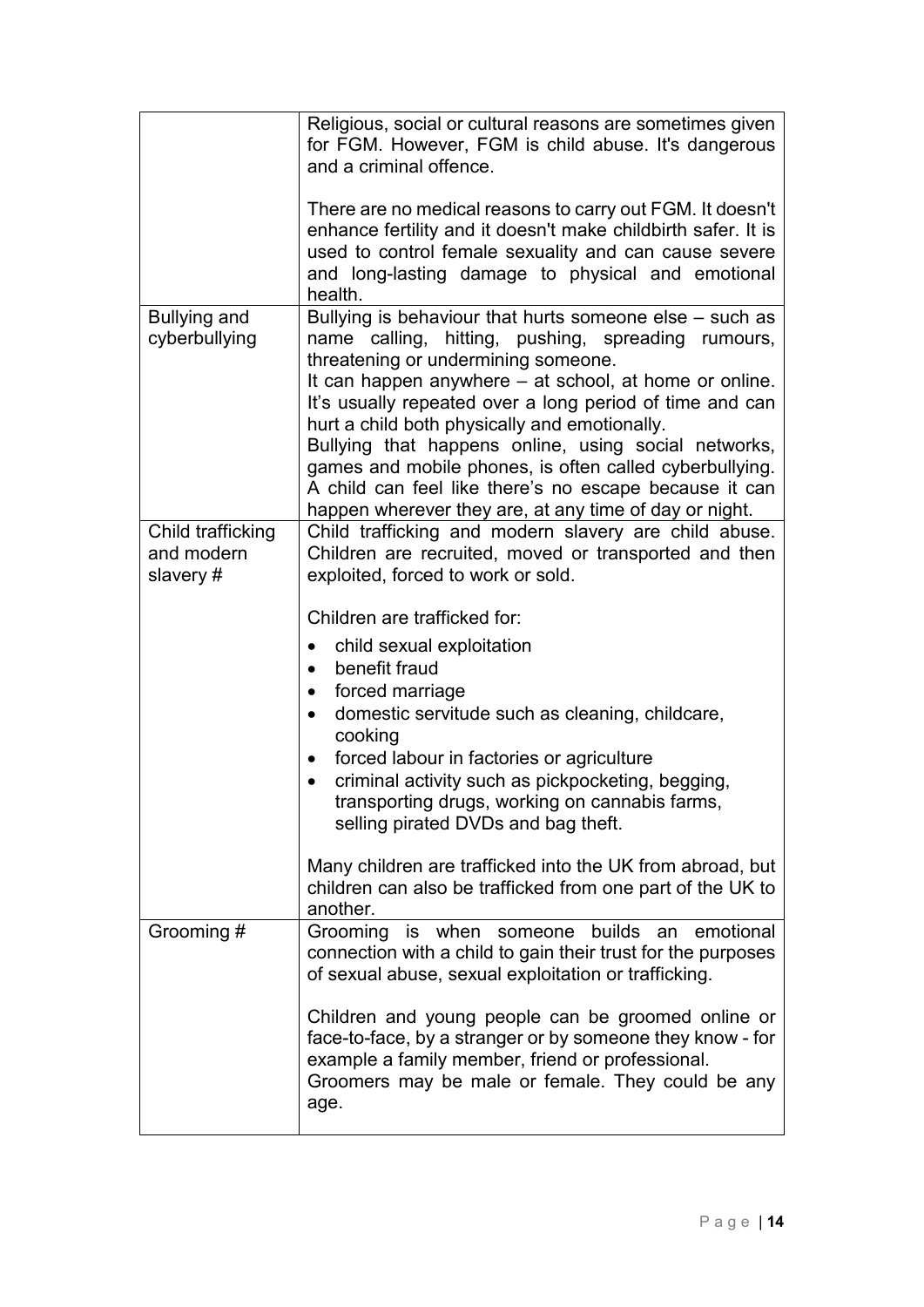|                              | Many children and young people don't understand that<br>they have been groomed or that what has happened is<br>abuse.                                                                                                                                                                                                                                                                        |  |
|------------------------------|----------------------------------------------------------------------------------------------------------------------------------------------------------------------------------------------------------------------------------------------------------------------------------------------------------------------------------------------------------------------------------------------|--|
| Harmful sexual<br>behaviour# | Harmful sexual behaviour includes:                                                                                                                                                                                                                                                                                                                                                           |  |
|                              | using sexually explicit words and phrases                                                                                                                                                                                                                                                                                                                                                    |  |
|                              | inappropriate touching                                                                                                                                                                                                                                                                                                                                                                       |  |
|                              | using sexual violence or threats                                                                                                                                                                                                                                                                                                                                                             |  |
|                              | full penetrative sex with other children or adults.                                                                                                                                                                                                                                                                                                                                          |  |
|                              | Children and young people who develop harmful sexual                                                                                                                                                                                                                                                                                                                                         |  |
|                              | behaviour harm themselves and others                                                                                                                                                                                                                                                                                                                                                         |  |
| Forced marriage<br>\$        | Forced marriage is where one or both people do not (or<br>in cases of people with learning disabilities, cannot)<br>consent to the marriage and pressure or abuse is used. It<br>is an appalling and indefensible practice and is illegal in<br>Great Britain. It is recognised as a form of violence<br>against women and men, domestic/child abuse and a<br>serious abuse of human rights. |  |
| $\mathbf{v}$                 | $\tau$ $\theta$ $\theta$ $\theta$ $\theta$ $\theta$ $\theta$<br>$\sqrt{2}$                                                                                                                                                                                                                                                                                                                   |  |

\* Taken from Working Together to Safeguard Children (2018) # Taken from NSPPC website [https://www.nspcc.org.uk/preventing](https://www.nspcc.org.uk/preventing-abuse/child-abuse-and-neglect/)[abuse/child-abuse-and-neglect/](https://www.nspcc.org.uk/preventing-abuse/child-abuse-and-neglect/) \$ Taken from [https://www.gov.uk/government/publications/what-is-a-forced](https://www.gov.uk/government/publications/what-is-a-forced-marriage)[marriage](https://www.gov.uk/government/publications/what-is-a-forced-marriage)

#### Adults at risk

The Care and Support Statutory Guidance sets out the different types and patterns of abuse and neglect and the different circumstances in which they may take place. This is not intended to be an exhaustive list but an illustrative guide as to the sort of behaviour which could give rise to a safeguarding concern.

| Physical abuse         | •assault •hitting •slapping •pushing •misuse of medication<br>•restraint •inappropriate physical sanctions                                                                                                                                                                                                               |  |
|------------------------|--------------------------------------------------------------------------------------------------------------------------------------------------------------------------------------------------------------------------------------------------------------------------------------------------------------------------|--|
| Domestic<br>violence   | The cross-government definition of domestic violence and<br>abuse is: any incident or pattern of incidents of controlling,<br>coercive, threatening behaviour, violence or abuse<br>between those aged 16 or over who are, or have been,<br>intimate partners or family members regardless of gender<br>or sexuality.    |  |
| Sexual abuse           | •rape •indecent exposure •sexual harassment<br>.inappropriate looking or touching .sexual teasing or<br>innuendo •sexual photography •subjection to<br>pornography or witnessing sexual acts •indecent<br>exposure •sexual assault •sexual acts to which the adult<br>has not consented or was pressured into consenting |  |
| Psychological<br>abuse | •emotional abuse •threats of harm or abandonment<br>•deprivation of contact •humiliation •blaming •controlling<br>•intimidation •coercion •harassment •verbal abuse •cyber                                                                                                                                               |  |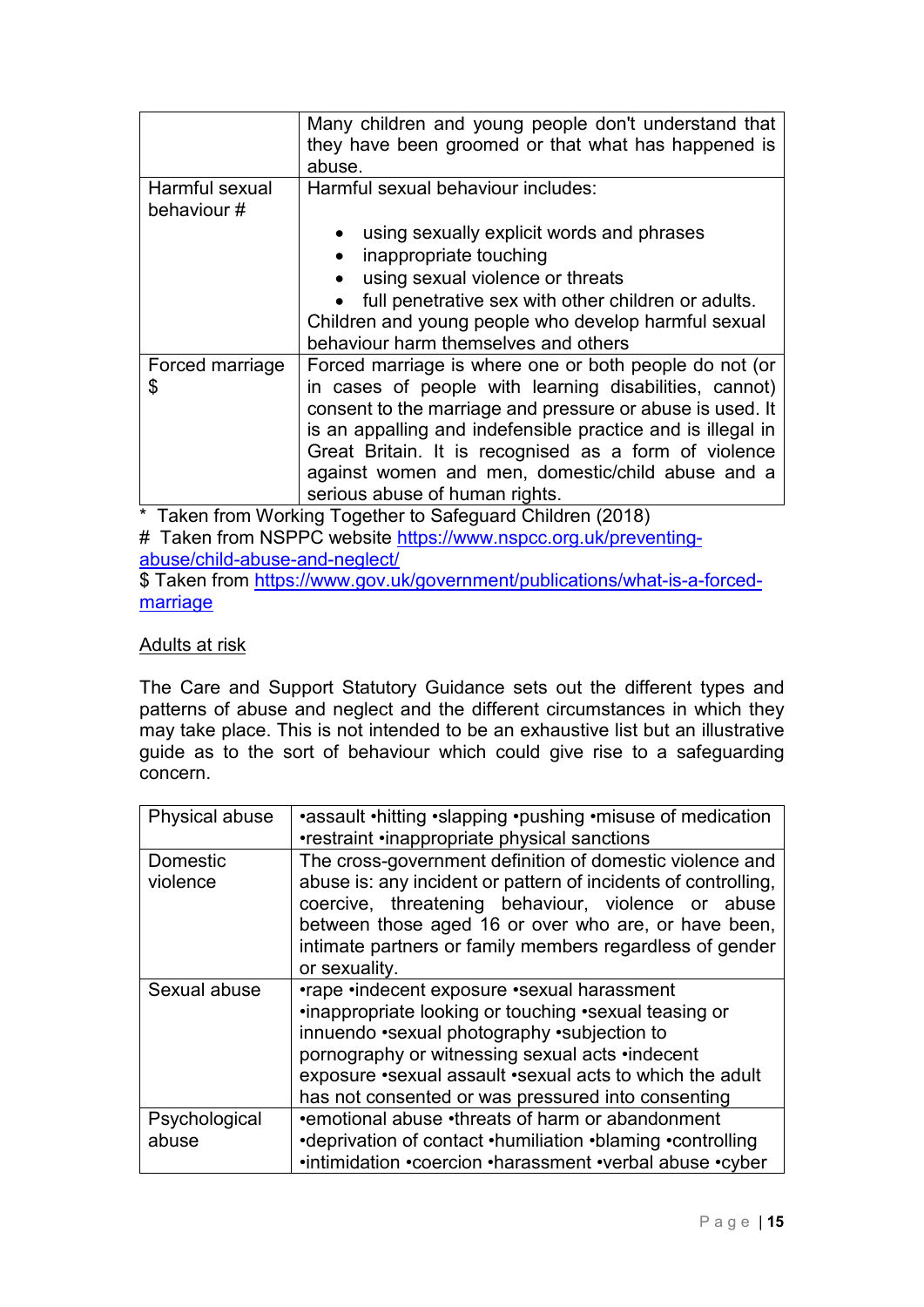|                                       | bullying •isolation •unreasonable and unjustified                                                                                                                                                                                                                                                                                                                                                                                                                                                                                                                      |
|---------------------------------------|------------------------------------------------------------------------------------------------------------------------------------------------------------------------------------------------------------------------------------------------------------------------------------------------------------------------------------------------------------------------------------------------------------------------------------------------------------------------------------------------------------------------------------------------------------------------|
|                                       | withdrawal of services or supportive networks                                                                                                                                                                                                                                                                                                                                                                                                                                                                                                                          |
| Financial or<br>material abuse        | •theft •fraud •internet scamming •coercion in relation to an<br>adult's financial affairs or arrangements, including in<br>connection with wills, property, inheritance or financial<br>transactions •the misuse or misappropriation of property,<br>possessions or benefits                                                                                                                                                                                                                                                                                           |
| Modern slavery                        | •slavery •human trafficking •forced labour and domestic<br>servitude. •traffickers and slave masters using whatever<br>means they have at their disposal to coerce, deceive and<br>force individuals into a life of abuse, servitude and<br>inhumane treatment                                                                                                                                                                                                                                                                                                         |
| Discriminatory<br>abuse               | •harassment •slurs or similar treatment: • because of race<br>gender and gender identity age · disability · sexual<br>orientation · religion                                                                                                                                                                                                                                                                                                                                                                                                                           |
| Organisational<br>abuse               | Including neglect and poor care practice within an<br>institution or specific care setting such as a hospital or<br>care home, for example, or in relation to care provided in<br>one's own home. This may range from one off incidents<br>to on-going ill-treatment. It can be through neglect or poor<br>professional practice as a result of the structure, policies,<br>processes and practices within an organisation.                                                                                                                                            |
| Neglect and<br>acts of omission       | •ignoring medical, emotional or physical care needs<br>•failure to provide access to appropriate health, care and<br>support or educational services . the withholding of the<br>necessities of life, such as medication, adequate nutrition<br>and heating.                                                                                                                                                                                                                                                                                                           |
| Self-neglect                          | This covers a wide range of behaviour neglecting to care<br>for one's personal hygiene, health or surroundings and<br>includes behaviour such as hoarding. It should be noted<br>that self-neglect may not prompt a section 42 enquiry. An<br>assessment should be made on a case by case basis. A<br>decision on whether a response is required under<br>safeguarding will depend on the adult's ability to protect<br>themselves by controlling their own behaviour. There may<br>come a point when they are no longer able to do this,<br>without external support. |
| Female genital<br>mutilation<br>(FGM) | Female genital mutilation (FGM) is the partial or total<br>removal of external female genitalia for non-medical<br>reasons. It's also known as female circumcision or cutting.                                                                                                                                                                                                                                                                                                                                                                                         |

[https://www.gov.uk/government/publications/care-act-statutory-guidance/care](https://www.gov.uk/government/publications/care-act-statutory-guidance/care-and-support-statutory-guidance)[and-support-statutory-guidance](https://www.gov.uk/government/publications/care-act-statutory-guidance/care-and-support-statutory-guidance)